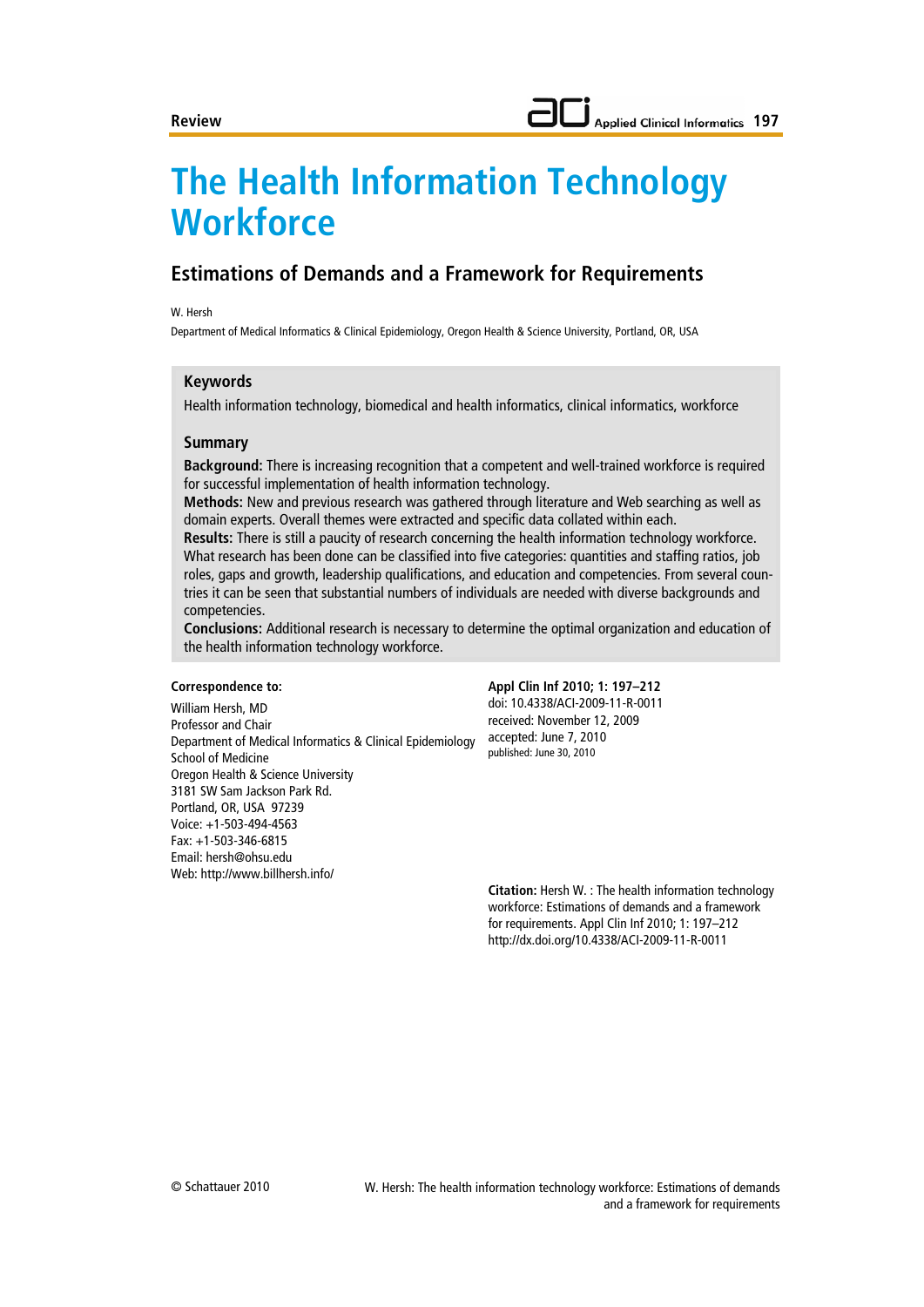# **Introduction**

There is a growing recognition worldwide that an essential component for the successful deployment of health information technology (HIT) is a competent workforce. This is most evident from efforts that have focused on implementing HIT on a national scale. The first such effort was the Connecting for Health program in England, where the need for attention to the workforce was recognized early [1]. Subsequent efforts in other developed countries have also recognized this need [2, 3]. More recently, the substantial investment in the United States to achieve widespread "meaningful use" of the electronic health record (EHR) funded by the Health Information Technology for Economic and Clinical Health (HITECH) Act of the American Recovery and Reinvestment Act (ARRA) includes investment in workforce development [4]. Even in developing countries, the essential need for a well-trained workforce has become clear [5].

Despite the identified need, we know very little about how the HIT workforce is organized in different healthcare settings. This was determined from a review of the literature performed in late 2007 [6]. That study also found that knowledge of the quantities and activities of such a workforce was lacking. In addition, it determined that we know even less about the proper role for individuals who are trained in clinical (or related) informatics disciplines, including what jobs need knowledge and skills in clinical informatics or how much the non-informatics workforce needs to know about clinical informatics. The goal of this paper was to update the previous review of the literature, further analyze the literature in a new framework, and use that framework to elucidate further research and policy questions that still must be answered.

One example of the need for a competent workforce comes from a widely cited study reporting negative findings with computerized provider order entry (CPOE). In late 2005, Han et al. reported an increased mortality rate after implementation of CPOE in the pediatric intensive care unit (ICU) of Children's Hospital of Pittsburgh [7]. Further investigation of the environment studied, however, demonstrated that its CPOE implementation failed to adhere to known best practices [8, 9]. The organization's centralization of the pharmacy, installation of the system without adequate network and computational resources, and not permitting order entry prior to the patient arriving at the ICU were mistakes that those familiar with known best practices for CPOE would have avoided. Indeed, several other pediatric hospitals looked at their own data and failed to find increased mortality after CPOE implementation [10-13]. Other studies have documented the importance of "special people" in successful HIT implementations [14].

Another "data point" about the HIT workforce is the finding from the original [15] and followup [16] systematic reviews on the benefits of HIT interventions that 20-25% of all studies done have come from four US institutions. This raises questions about the generalizability of documented benefits, including whether other healthcare institutions will have the workforce to repeat their successes.

It is increasingly recognized that a well-trained HIT professional should have knowledge not only of information technology, but also of healthcare, business and management, and other disciplines. One survey of 91 healthcare chief information officers (CIOs) found that 88% agreed that understanding of healthcare environment was essential to IT practice in healthcare settings [17]. An earlier study that surveyed health system managers found a preference for those with clinical experience, understanding of healthcare, strong communication skills, and ability to work across boundaries within organizations [18].

An additional challenge is that we have little data that characterizes the HIT workforce and, in particular, how it is best trained and deployed for optimal use of the technology. A related problem is the traditional view in most hospitals and other healthcare settings to think separately of IT professionals, whom are mostly viewed as technologists, and health information management (HIM) professionals, who are mostly viewed as maintaining the (usually paper) medical record. This approach not only creates artificial distinctions, but also ignores the role that others play in HIT, in particular the increasing prevalence of clinical informatics professionals [19].

Another challenge is that some job categories, most notably clinical informatics, are not represented in standard occupational classifications, which results in these professionals not being represented in some types of workforce analyses. In the US, the Standard Occupational Classification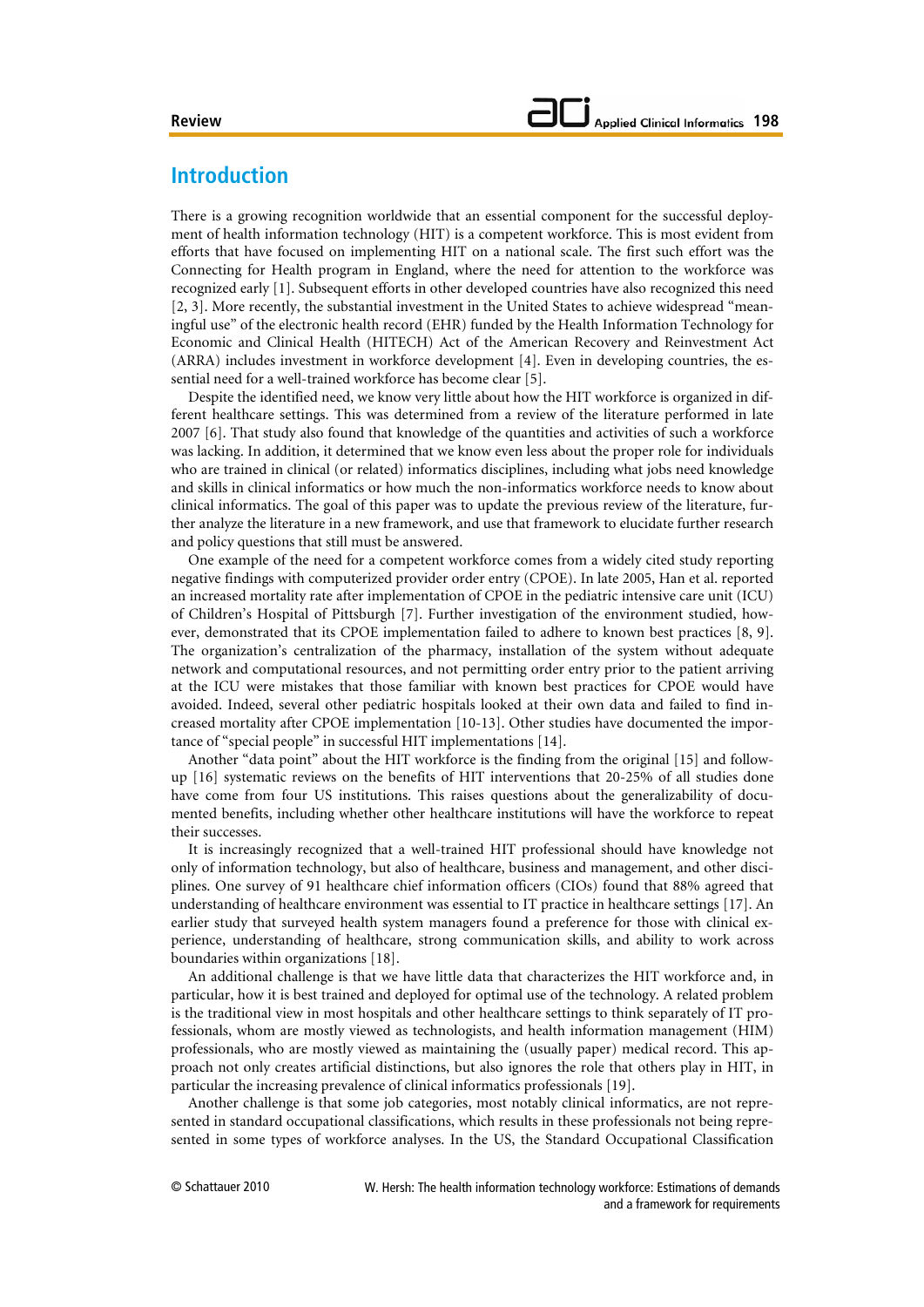(SOC) has codes for Health Diagnosing and Treating Practitioners (29-1000), Medical Records and Health Information Technicians (29-2070), and Computer Specialists (15-1000), but nothing that combines these elements of what the myriad of heterogeneous clinical and other informaticians do into a single code [20]. The same holds for the International Standard Classification of Occupations (ISCO, http://www.ilo.org/public/english/bureau/stat/isco/), which also has no codes for informatics [21].

In this analysis, we searched for all research data that could provide insight into the quantity, activities, and gaps of the HIT workforce. After developing a framework for analyzing this data, we developed recommendations for policy recommendations as well as further research.

# **Methods**

We updated our previous review by searching for new data on the HIT workforce in both the peerreviewed literature (Pubmed) as well as the general Internet (Google). From the information retrieved, we also pursued citations to additional possible sources. In addition, we consulted experts with knowledge of research looking at the HIT workforce. Unlike the previous review, we developed a framework for analysis and recommendations. We also searched for and assembled a collection of all documents making recommendations for competencies in biomedical and health informatics for various professionals, including HIT, informatics, and healthcare professionals.

# **Results**

The number of studies analyzing the HIT workforce is still both small and heterogeneous in scope. We identified countrywide studies from three English-speaking countries: England [1], Australia [2], and Canada [3]. We also identified eight analyses from the United States that looked at various sub-groups of the HIT workforce [4, 22-28]. From these studies, we developed a new framework for collating the data that included:

- Quantities and staffing ratios
- Job roles
- Gaps and growth
- Leadership qualifications
- Education and competencies

Our framework was orthogonal to but not in conflict with a previous classification of three broad categories of HIT professionals that segmented their work into "academic" and "professional" roles [29]. For the purposes of this analysis, we used our previous definition of biomedical and health informatics (hereafter called informatics) as the overarching descriptor for the field, with clinical informatics viewed as the subset focused on informatics in healthcare settings [30]. While clinical informatics, like all branches of informatics, historically was led by individuals in the academic category, there is now most growth in the professional category, as healthcare and other organizations increasingly hire individuals into operational roles [31].

One challenge for professional roles in informatics is the lack of professional recognition. One analysis found that informatics has some but not all of the attributes that characterize professions, such as a well-defined set of competencies, certification of fitness to practice, shared professional identify, life-long commitment to the discipline, and a code of conduct [32]. Again, some of the most active leadership comes from England, where the establishment of professional identity has been a goal of the NHS [33]. In the US, the nursing profession historically has had certification [34], and there is now a proposal to establish medical board sub-certification [35-37].

# **Quantities and staffing ratios**

The three countrywide assessments we identified attempted to quantify the number of HIT workers in their entire healthcare systems. Each study took a somewhat different approach, from its defini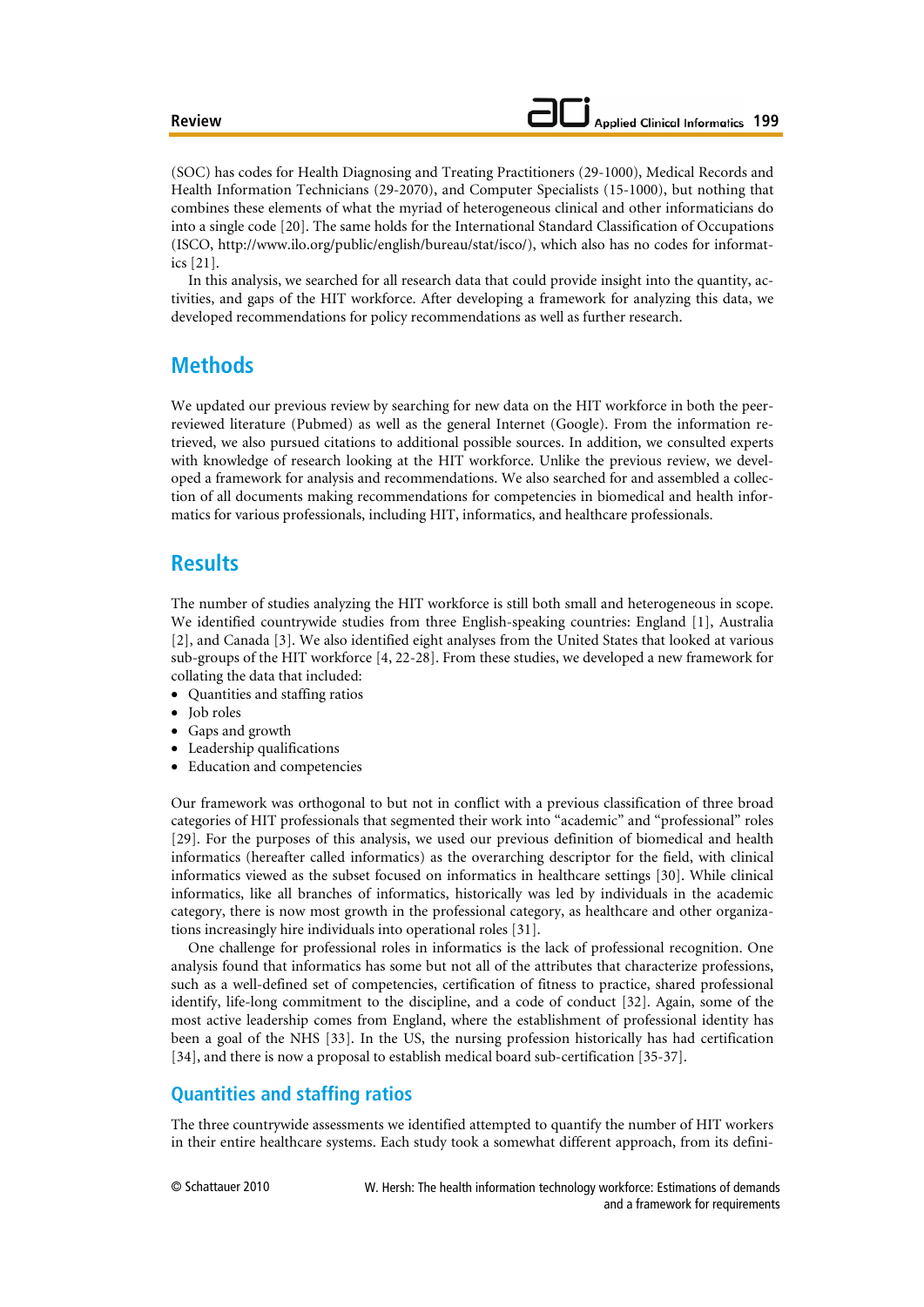tion of worker types to how the counting and analysis was done. The earliest assessment was carried out in the English National Health Service (NHS) [1]. The study focused on the "health informatics" workforce but essentially counted all individuals who played any role in information systems. This assessment of the English workforce estimated the employment of 25,000 full-time equivalents (FTEs) out of 1.3 million workers in English NHS (and a general population of about 50 million). This equated to the employment of about one information technology (IT) staff per 52 non-IT workers.

The Australian analysis also focused on the "health informatics" workforce that included all individuals who were involved in health information systems [2]. This study estimated a workforce of about 12,000 individuals in a country with a population of about 21 million. The study made several attempts to estimate staffing ratios of informatics personnel to all healthcare personnel using different data, with most of them yielding ratios comparable with England of about one IT staff per 50 non-IT workers.

The analysis from Canada also focused on the entire system but also classified individuals into occupational groups, separating out, for example, IT and clinical informatics [3]. The study estimated about 32,450 HIT professionals in Canada, although did not provide overall numbers of healthcare professionals that would allow determination of staffing ratios. The population of Canada is about 33 million.

Studies of the HIT workforce in the US have focused on specific professional groups. Most analyses have focused on characterizing job roles rather than quantifying them. Many of these studies have also focused on specific care delivery settings, such as hospitals or integrated delivery systems.

Some studies have analyzed IT professionals. Gartner Research has focused on IT personnel in integrated delivery systems. Its most recent analysis of 40 integrated delivery systems found a staffing ratio of one IT staff per 48 non-IT staff [25]. Another study extrapolated data from a self-report database of hospital-focused IT attributes, the HIMSS Analytics Database™ (http://www.himssanalytics.com). This database contains self-reported data from about 5,000 US hospitals, including elements such as number of beds, total staff full-time equivalent (FTE), total IT FTE (as well as broken down by major IT job categories), applications, and the vendors used for those applications. The analysis found the overall IT staffing ratio to be 0.142 IT FTE per hospital bed. Extrapolating to all hospitals beds in the US, this suggested a total current hospital IT workforce size of 108,390 FTE. It also found an IT to total staff ratio of 60.7, which was similar to the various studies described above [26].

Analyses from the US Bureau of Labor Statistics have assessed the HIM workforce, although the statistics only include Registered Health Information Technology (RHIT, trained in community colleges) and not Registered Health Information Administrator (RHIA, having baccalaureate degrees) workers [28]. The most recent analysis estimated current employment at 172,500.

Another study took a somewhat orthogonal view and focused on individuals needed to build and maintain the Nationwide Health Information Network (NHIN) in the US. [24]. For a five-year implementation time frame, there would be an estimated need for 7,600 FTE for installation of EHRs for 400,000 practicing physicians who do not currently have them, 28,600 FTE for the 4,000 hospitals that do not have EHRs, and 420 FTE to implement the infrastructure to connect the network. Similarly, the Office of the National Coordinator for HIT (ONC) has estimated that the goals for EHR adoption in the HITECH legislation would require 50,000 new personnel [4].

There have also been some "ballpark" estimates of the clinical informatics workforce in the US. The American Medical Informatics Association 10x10 program is based on the assertion that there should be at least one physician and one nurse trained in medical informatics in each of the 6,000 hospitals in the US [38]. Dr. Charles Friedman of the ONC has estimated a need for 1,000 public health informaticians needed in federal, state, and local public health organizations (Keynote Address, Public Health Information Network, August 26, 2007). He used similar principles to estimate a need for 13,000 clinical informaticians [39].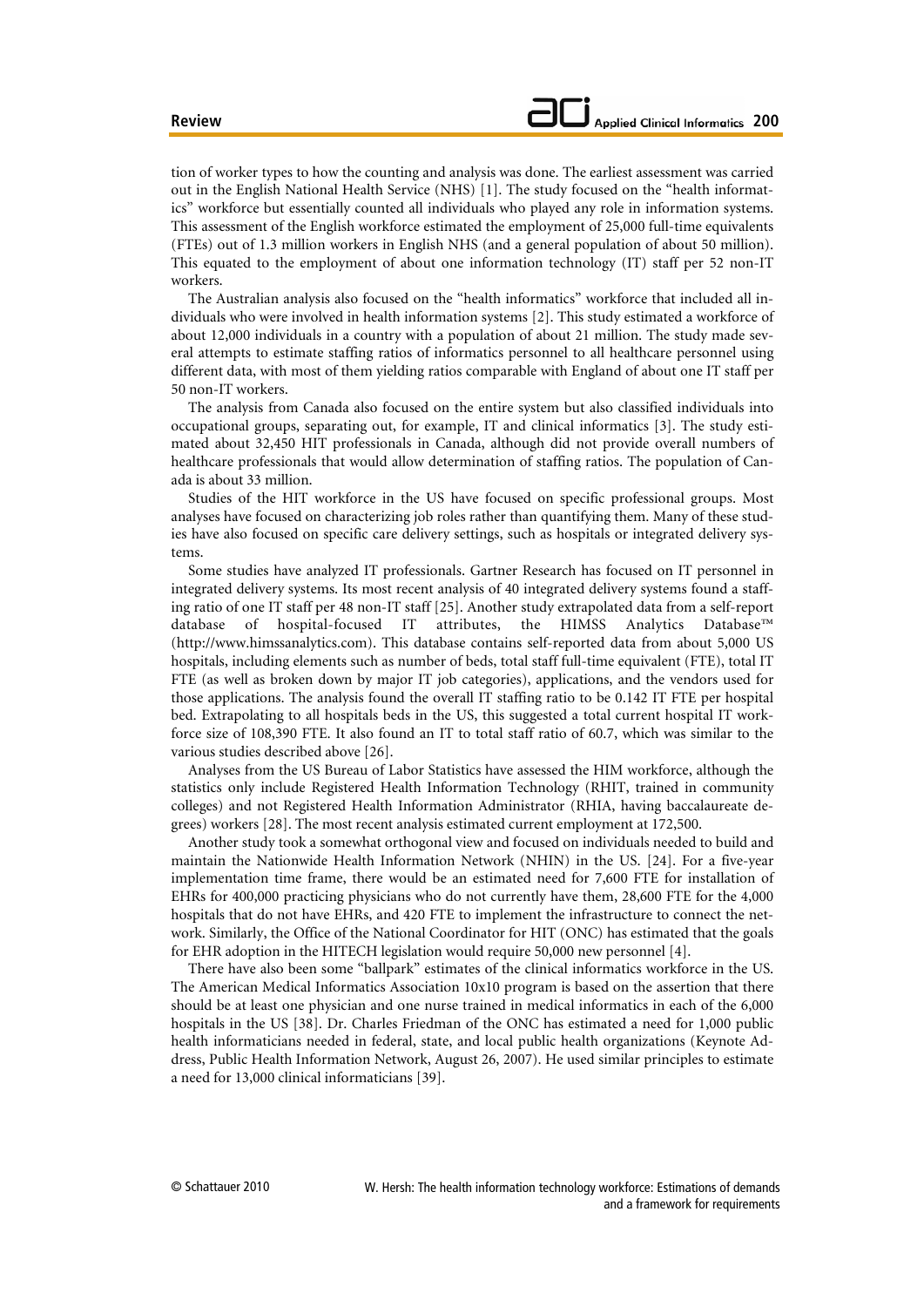# **Workforce Roles**

Some of the previously described studies have attempted to identify and quantify the workforce roles within the groups studies. The English NHS study, for example, found workers to be distributed among information and communication technology staff (37%), health records staff (26%), information management staff (18%), knowledge management staff (9%), senior managers (7%), and clinical informatics staff (3%) [1].

The Australian study classified jobs into two broad categories, although noted that many individuals work in more than one role, either within or across the categories [2]:

- 1. Those who work "in the system," e.g., to paraphrase: records, analysis, direct, decision, communications, and training
- 2. Those who work "on the system," e.g., to paraphrase: systems, info structure, improvement, education, resource, and administration

The Canadian study broke individuals down among job categories as follows (approximately) [3]:

- 1. Information Technology public sector 11,000-13,000, private sector 5,000-6,000
- 2. Health Information Management 4,300-5,800
- 3. Project Management public sector 760-900, private sector 1,100-1,300
- 4. Organizational and Behavioral Management public sector 1,100-1,300, private sector 1,900- 2,300
- 5. Analysis and Evaluation 3,300-3,900
- 6. Clinical Informatics public sector 600-710, private sector 380-450

In the Gartner Research assessment of IT staff in integrated delivery systems, the major roles for IT staff were listed as programmer/analyst (51%), support (28%), and telecommunications (16%). A diversity of HIM roles in the US has also been noted, finding that the primary work setting for these individuals was hospital inpatient (53.4%), hospital outpatient (7.8%), physician office/clinic (7.2%), consulting firm (4.2%), and a variety of others settings [22]. For those involved in EHR implementation, two-thirds were on the planning team and half were on implementation team at their institutions.

The ONC recently released its assessment of workforce roles and competencies for EHR adoption, identifying roles in mobile support positions (i.e., moving from practice to practice, providing initial implementation), permanent staff of healthcare and public health organizations (i.e., providing ongoing support), and healthcare and public health informaticians. ONC also determined that the following roles would be predominantly trained in community colleges (denoted by  $*$ ) or universities (denoted by †).

Mobile adoption support roles will support implementation at specific locations, for a period of time, and when their work is done, move on to new locations. These individuals might be employed by regional extension centers, vendors, or state/city public health agencies. The specific workforce roles include:

- Implementation support specialist\*
- Practice workflow and information management redesign specialist<sup>\*</sup>
- Clinician consultant\*
- Implementation manager\*

The permanent staff of healthcare delivery and public health sites will be needed for ongoing support of HIT at office practices, hospitals, health centers, long-term care facilities, health information exchange organizations, and state/city public health agencies. The roles include:

- Technical/software support staff\*
- Trainer\*
- Clinician/public health leader†
- Health information management and exchange specialist†
- Health information privacy and security specialist†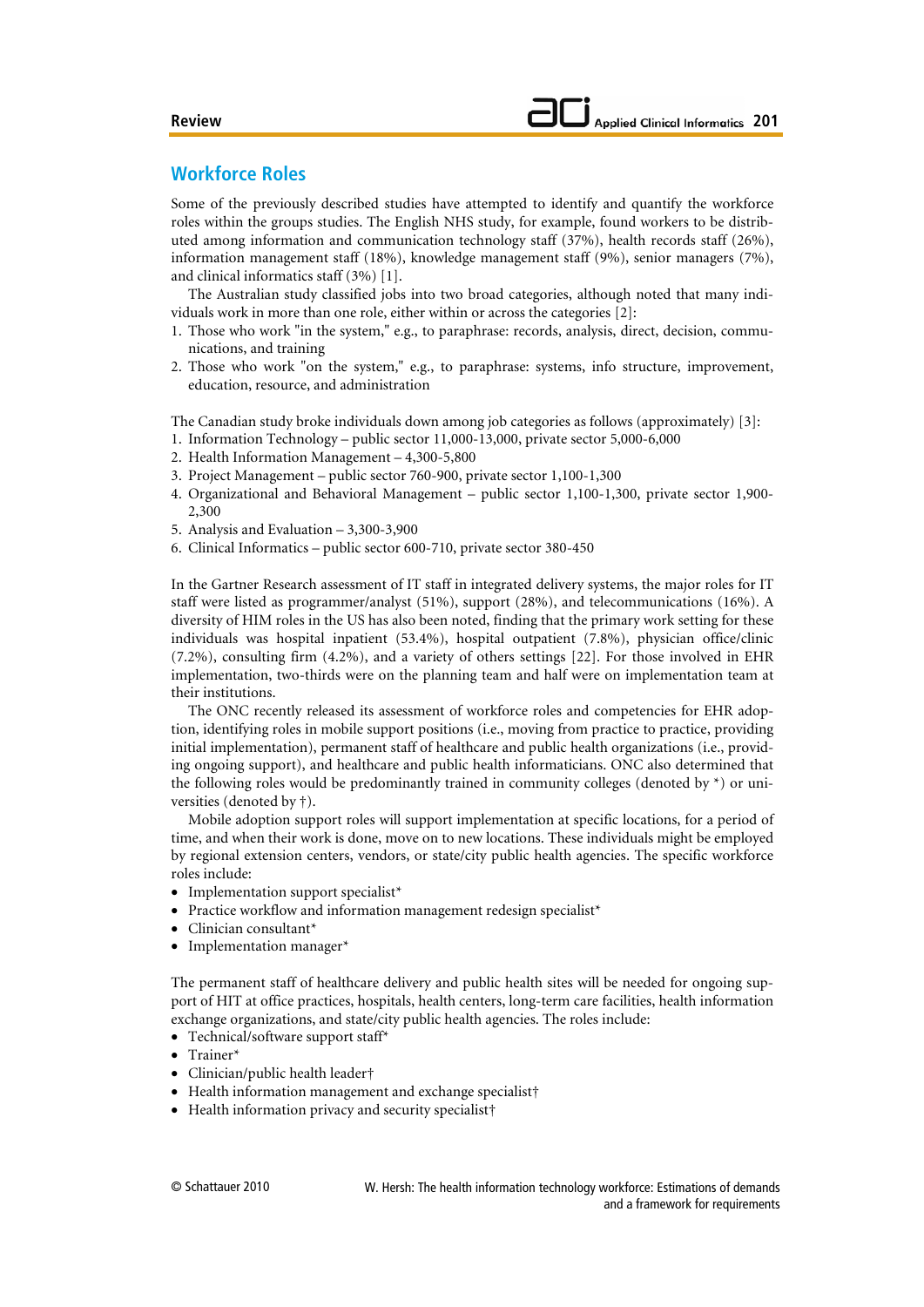Finally, the category of healthcare and public health informaticians includes individuals based in universities, research centers, government agencies, and research and development divisions of software companies. The roles include:

- Research and development scientist†
- Programmers and software engineer†
- Health IT sub-specialist†

# **Growth and Gaps**

Some but not all studies address anticipated job growth and/or the related issue of gaps between supply and demand for current or future HIT professionals. The English study does not estimate growth but voices concerns about pending shortages, especially if issues of professional development and competitive pay are not addressed [1]. The Australian study also does not assess growth but asserts a shortage that can be addressed by better organization of HIT implementation that can lead to the workforce being more efficiently deployed (and hence a need for fewer workers) [2].

The Canadian study, on the other hand, provides detailed estimates of anticipated growth [3]. The growth scenarios beyond the current 32,450 workers are based on the varying assumptions:

- **Low growth** across the board expenditure cuts by the Canadian health system
- **Medium growth** deferring of some capital investments
- **High growth** HIT investment unaffected by changes in healthcare spending

The cumulative employment growth for all categories combined to 2014 would then be:

- Low growth 7.6% growth to 35,020
- **Medium growth** 14.3% growth to 37,200
- **High growth** 26.1% growth to 41,030

In the US, the Bureau of Labor Statistics estimates growth rates for HIM from the current 172,500 employed in 2008 to 207,600 employed by 2018 [28]. The analysis of the HIMSS Analytics Database described earlier [26] was also used to identify growth by looking at the staffing rates per bed at different levels of HIT adoption using another component of the database, the EMR Adoption Model™ (EMRAM), which scores hospitals on eight stages to creating a "paperless record environment"  $[40]$  (see Table 1). "Advanced" HIT is generally assumed to be Stage 4, which includes computerized physician order entry (CPOE) and other forms of clinical decision support that have been shown to be associated with improvements in the quality and safety of healthcare [15, 16]. The attributes of Stages 3 and 4 correspond roughly to those required for "meaningful use" of HIT required for EHR adoption incentives in the HITECH legislation [41].

Average IT staffing ratios varied based on EMRAM stage [26]. Figure 1 shows a graph of the average staffing ratio for each of the stages (there were no hospitals at adoption Stage 7 at the time of the study). Average staffing ratios generally increased with adoption score, but hospitals at Stage 4 had a higher average staffing ratio than hospitals at Stages 5 or 6. If all hospitals were operating at the same staffing ratios as Stage 6 hospitals (0.196 IT FTE per bed), a total of 149,174 IT FTE would be needed to provide coverage, an increase of 40,784 FTE.

## **Leadership Qualifications**

There is an even smaller amount of research assessing the qualifications of informatics leaders. A survey among members of the Association of Medical Directors of Information Systems (AMDIS, www.amdis.org) in the US found that of the 82 members who replied, few had formal training in informatics and nearly all of them valued of managerial and clinical over technical skills [42]. A more recent analysis looked in depth at five Chief Medical Information Officers (CMIOs) [23], finding that the skills they reported to be most important in carrying out their jobs were leadership, communication, and consensus-building. These CMIOs all stated a desire to be part of senior physician executive team and did not want to be seen as just "techie" doctors.

An additional source of information about CMIOs is the annual survey carried out by Gartner and AMDIS. The most recent of these surveys included 97 CMIOs [27]. For the majority respond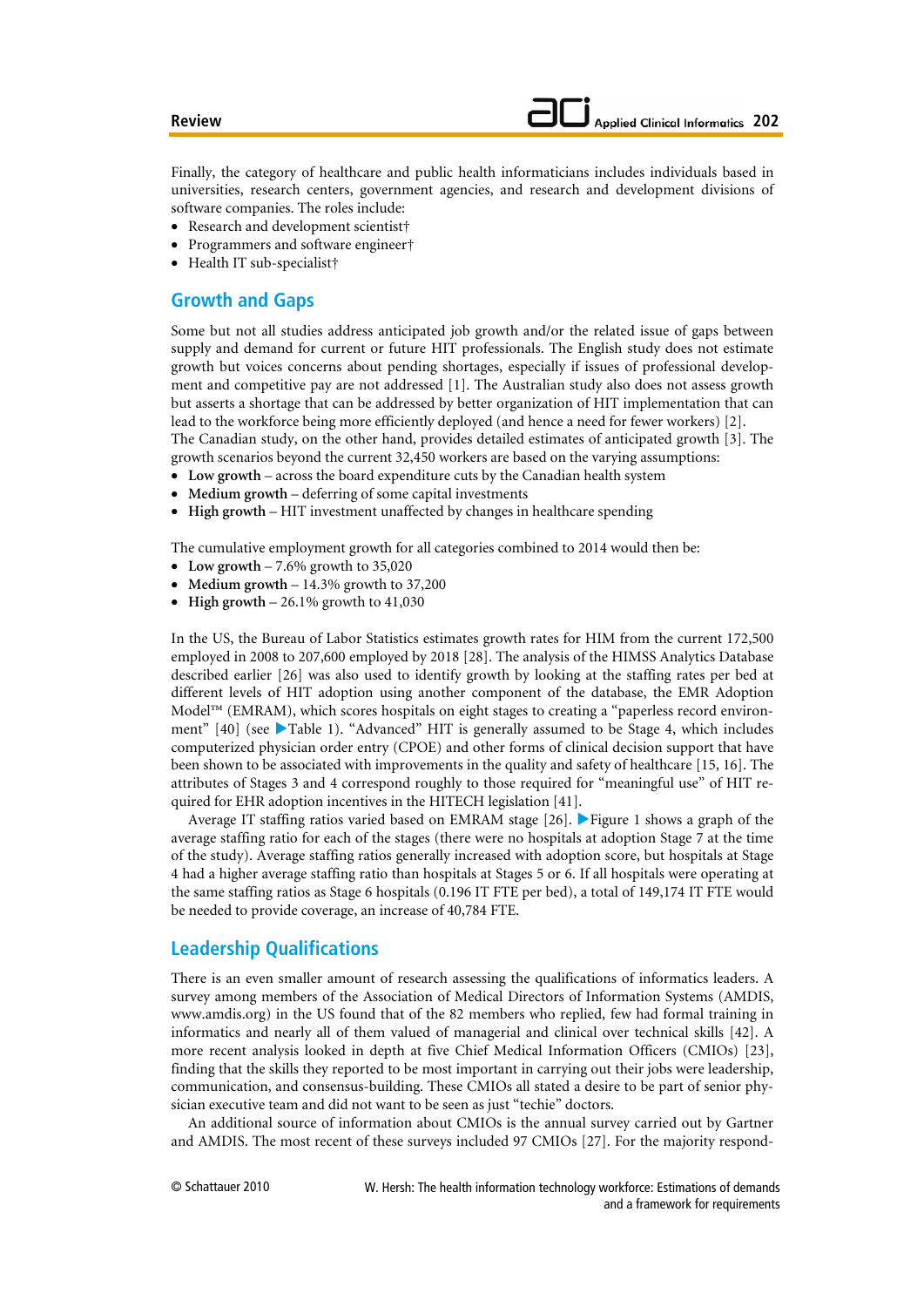ing, the "I" in their title was more likely to stand for "informatics" rather than "information." The make-up of these individuals clearly reflected the types of organizations likely to hire CMIOs, namely large integrated delivery systems and hospitals. These institutions also had usage of HIT well beyond the national average, e.g., 30% with 75-100% penetration of CPOE. The CMIO position is virtually always an MD, with the specialties of internal medicine and family medicine most highly represented. Most CMIOs spent nearly all of their work time in informatics work, with half spending 80% or more time. CMIOs most commonly reported to CIOs, and less than half managed any staff, although most would prefer to report to a Chief Medical Officer, Chief Executive Officer, or Chief Operating Officer. Growing numbers of CMIOs were heading departments or units in healthcare organizations.

Another analysis of CMIOs found comparable results [43]. The CMIO position is wellcompensated, with growing responsibilities and priorities for overseeing clinical applications in the healthcare enterprise. The position is almost always held a physician, over two-thirds of whom still participate in patient care.

# **Education and Competencies**

A related problem to the lack of information characterizing the HIT workforce is the unclear view of the ideal levels of education and most important competencies to teach such individuals. In recognition of the need to promote awareness of the workforce challenges and increase visibility needed, AMIA and the American Health Information Management Association (AHIMA) held a summit in late 2005 [44]. The resulting report concluded that the benefits of HIT would not accrue to the US on a wide scale without a well-trained workforce to develop, implement, and evaluate systems. The report advocated:

- Adopting the Institute of Medicine (IOM) "Quality Chasm" [45] vision.
- Creating incentives to adopt "systems" that promote quality through use of HIT.
- Establishing industry-wide advocacy for workforce training and development.
- Building awareness of the need for workforce development.
- Utilizing innovative learning environments to train the workforce.
- Developing formal educational programs and promoting their value.
- Disseminating tools and best practices for these new professionals to succeed.

There is no dearth of published competencies.  $\blacktriangleright$  Table 2 provides a list of competencies in informatics, both for informatics professionals as well as healthcare professionals, including their year published and targeted professional group. The competences of individual informatics educational programs are less well developed, but were recently analyzed and determined to be quite diverse [46]. Of course, these may change as the workforce and the discipline are better characterized. The IOM, which is a high-profile advocate for improving healthcare in the US, also sees an important role for informatics, designating it as one of three core competencies required for patient-centered care, along with employing evidence-based practice and applying quality improvement [47].

The optimal education of the HIT workforce is another gap in our knowledge. Not only do we lack good characterization of the workforce as described above, but we cannot even begin to understand its ideal educational criteria. Despite that, informatics educational programs are growing in size and stature. There are comprehensive Web sites that list and link to such programs internationally (http://www.hiww.org/) and in the US (https://www.amia.org/informatics-academic-trainingprograms/). These sites demonstrates there are many models for such education. For example, training in the US, UK, and Canada tends to focus at the graduate level (with some notable exceptions), whereas there are many baccalaureate programs in Germany. Likewise, there is a growing use of distance learning in many programs.

As noted above, the HITECH Act called out the need for a competent workforce to reach its goals for meaningful use of EHRs. In particular, Section 3016 of the legislation set forth the ONC HIT Workforce Development Program, which has been allocated \$118 million in four programs:

1. Consortia to Educate Health Information Technology Professionals Program (\$70M) – Establishment of short-term certificate programs in community colleges to train 10,000 professionals per year in the six community college workforce roles.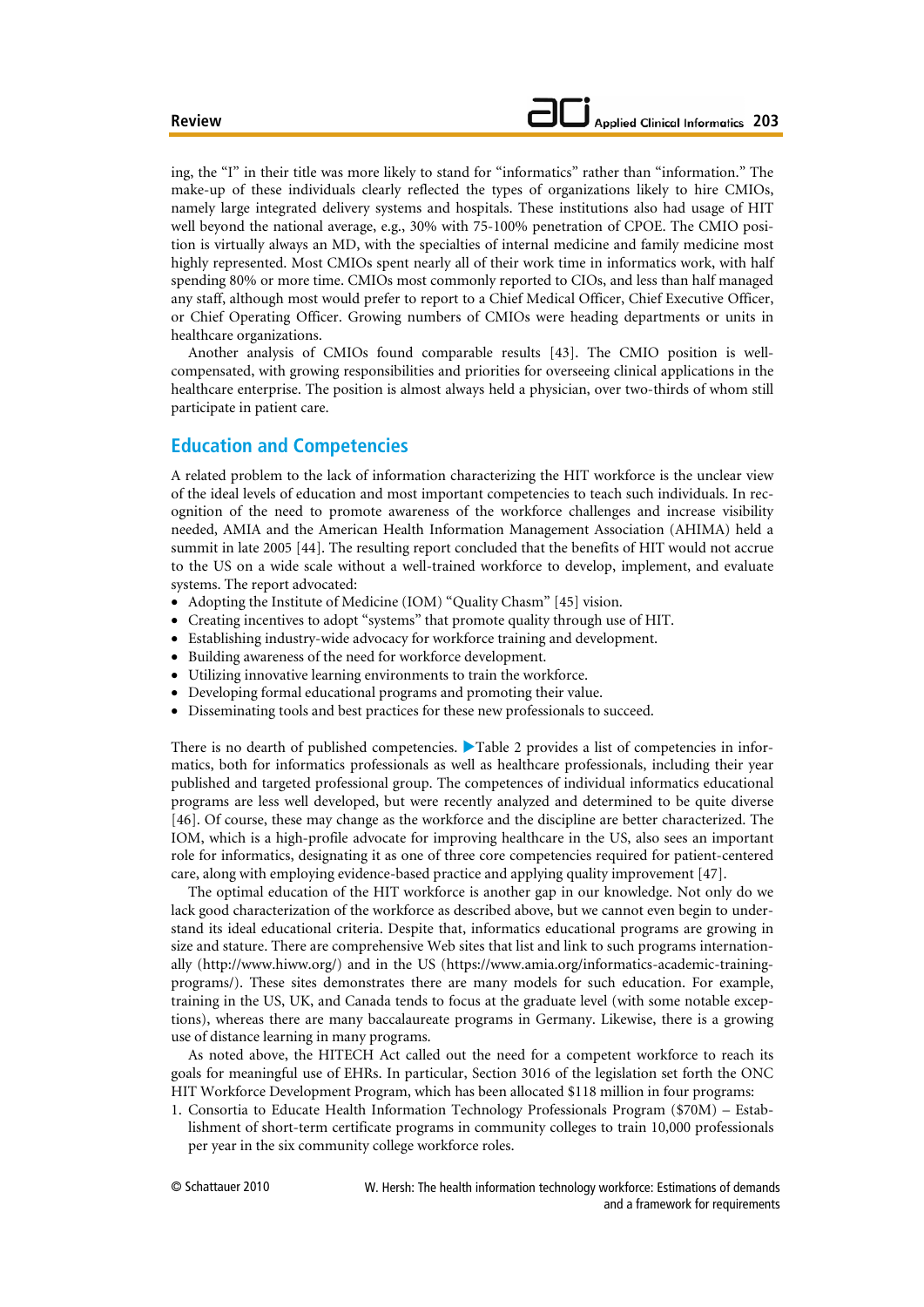- 2. Curriculum Development Centers Program (\$10M) Development of curricular materials for the community college consortia and their distribution via a National Training and Dissemination Center.
- 3. Competency Examination for Community College Programs (\$6M) A competency exam for students completing the programs in the community college workforce roles.
- 4. Program of Assistance for University-Based Training (\$32M) A training grant for university (mostly graduate-level) programs at the certificate and master's degree levels for the university workforce roles.

# **Conclusions**

There is growing evidence of the importance of a competent workforce for successful HIT implementation. There are also substantial opportunities in the three major types of professional in IT, HIM, and clinical informatics. These jobs tend to pay well and offer opportunity for career advancement and satisfaction. Indeed, one US newsmagazine recently listed informatics among ten "ahead of the curve" careers [48].

However, both healthcare leaders and informatics leaders still need more information upon which to base implementation of systems, optimal deployment of the workforce, and the best educational options for the workforce. There is a need for more research to better characterize the workforce of those who develop, implement, and evaluate HIT systems. This will then better inform the development of optimal competencies and curricula for their most effective education and training. Workforce research must go beyond the narrow focus of single groups (e.g., IT staff, HIM professionals, or clinicians) or applications (e.g., EHRs or health information exchanges). Instead, it must focus on the larger picture of all involved in supporting the use of information to improve human health. More effort should also be devoted to establishing occupational coding classifications for informatics jobs and promoting the profession to attract those with passion and competence for it.

### **Clinical Relevance**

There is increasing recognition that a competent and well-trained workforce is required for successful implementation of health information technology. Yet there is little research concerning that workforce, especially for those who work in biomedical and health informatics. The research that has been done shows that substantial numbers of individuals are needed with diverse competencies. Particular attention must be paid to career pathways and progression.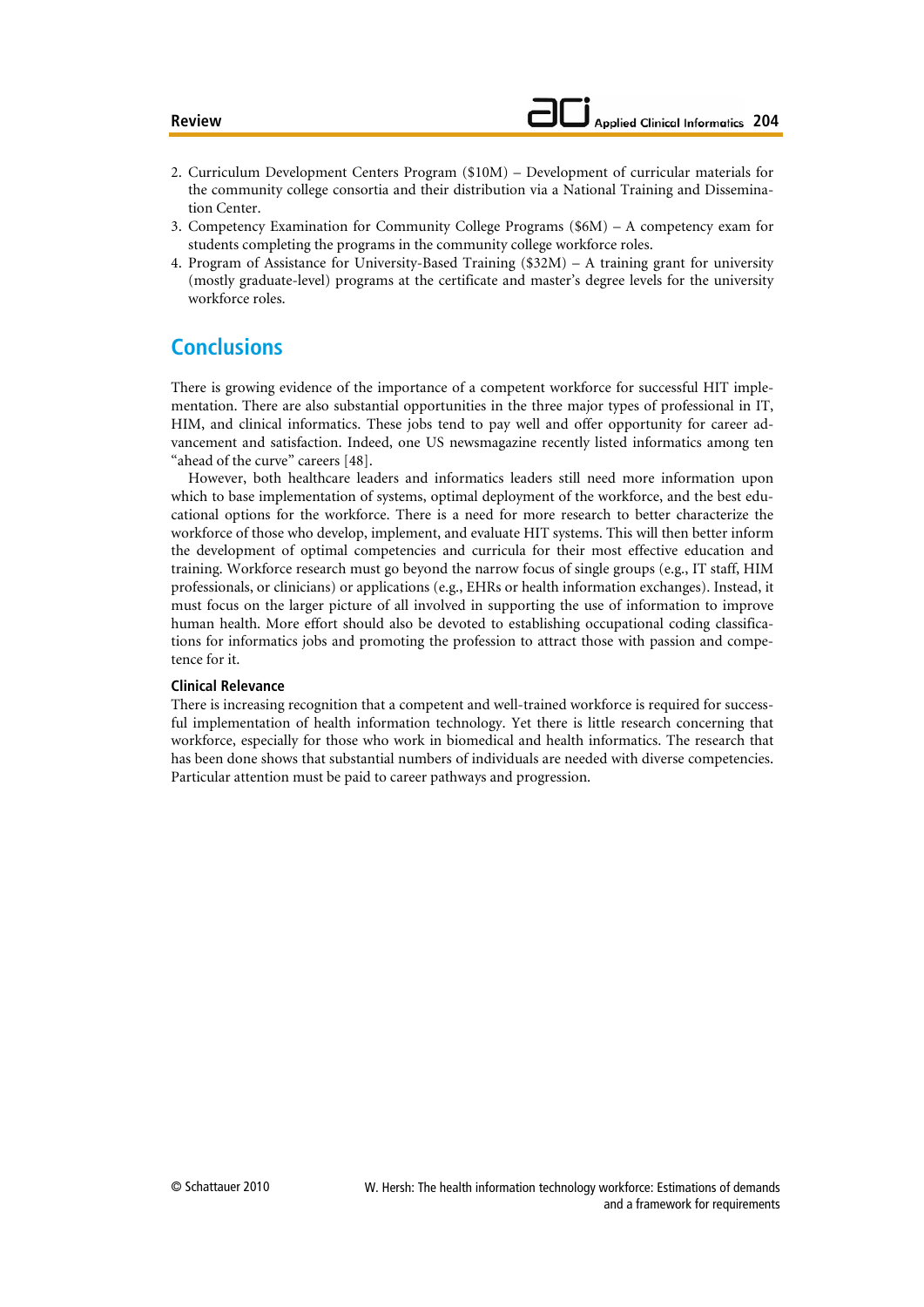



**Fig. 1** IT FTE per Bed vs. EMR Adoption [26].)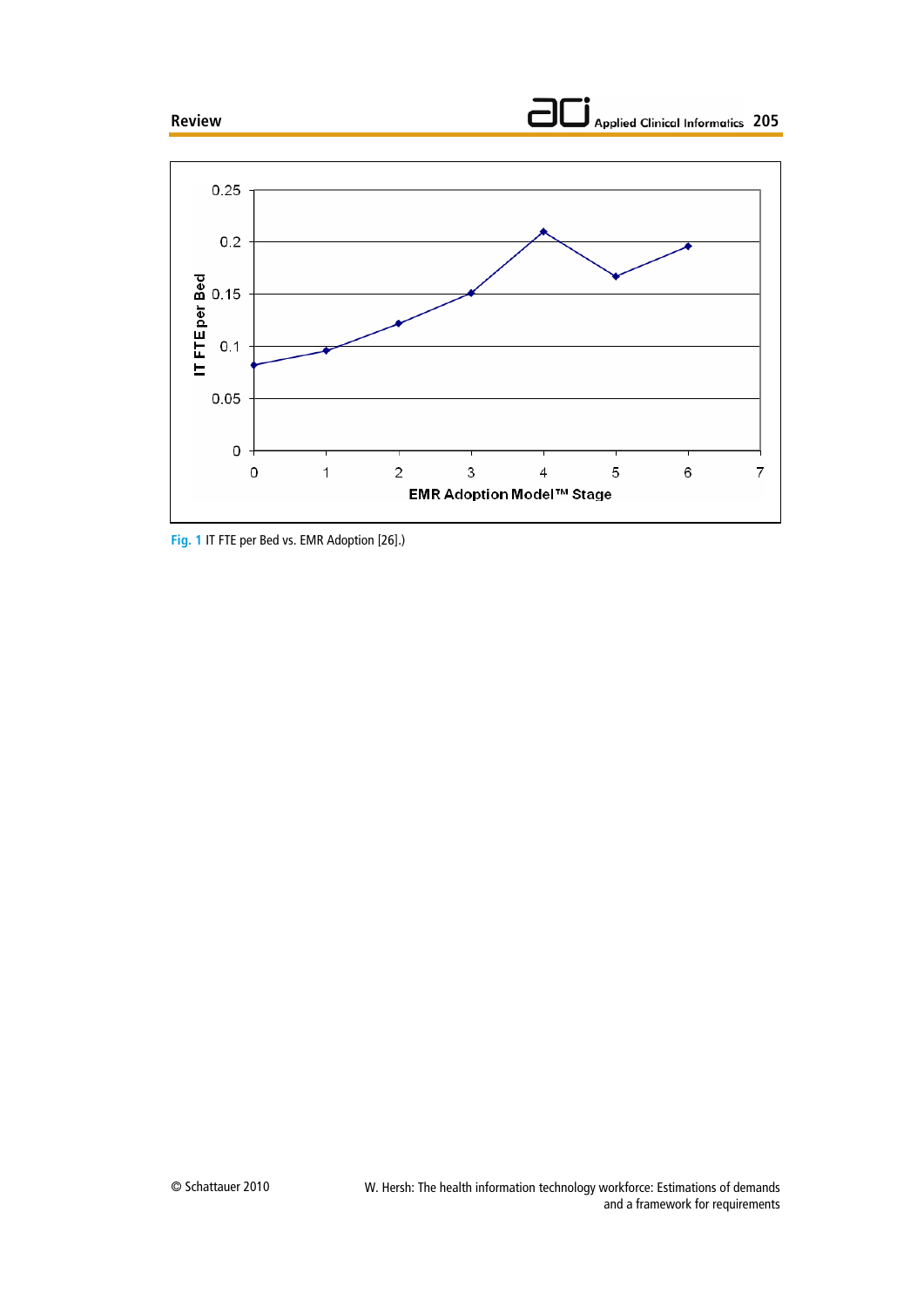**Table 1** Description of stages for the EMR Adoption Model [40])

| Stage 7 | Medical record fully electronic; CDO able to contribute to EHR as byproduct of EMR             |  |  |  |
|---------|------------------------------------------------------------------------------------------------|--|--|--|
| Stage 6 | Physician documentation (structured templates), full CDSS (variance & compliance), full R-PACS |  |  |  |
| Stage 5 | Closed loop medication administration                                                          |  |  |  |
| Stage 4 | CPOE, CDSS (clinical protocols)                                                                |  |  |  |
| Stage 3 | Clinical documentation (flow sheets), CDSS (error checking), PACS available outside radiology  |  |  |  |
| Stage 2 | CDR, CMV, CDSS inference engine, may have document imaging                                     |  |  |  |
| Stage 1 | Ancillaries $-$ lab, radiology, pharmacy $-$ all installed                                     |  |  |  |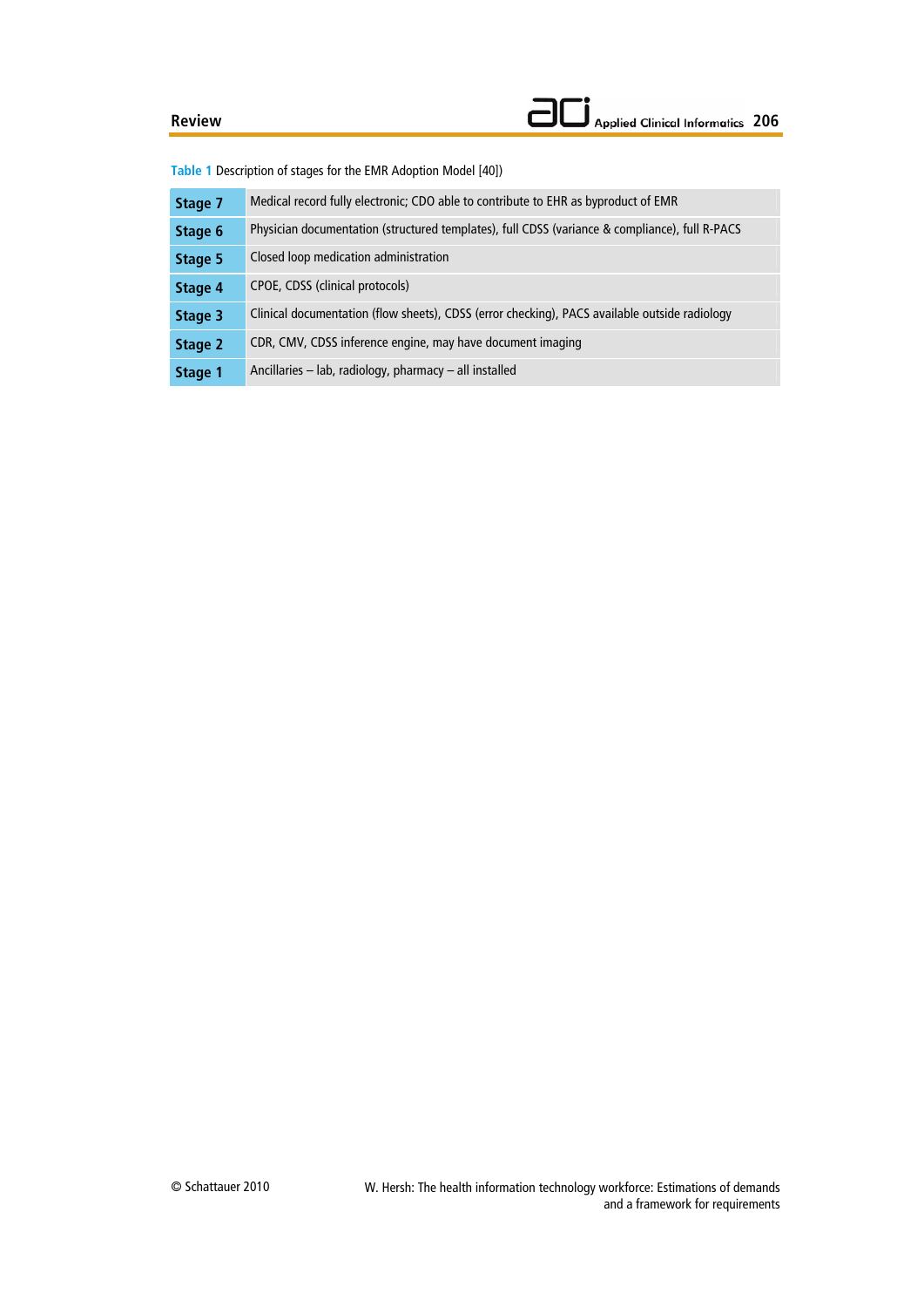**Organization or Journal [Reference] Year Discipline Title**  Association for Computing Machinery [49] 1978 Computer science Health Computing: Curriculum for an Emerging Profession [50] 1992 Informatics Recommendations of the German Association for Medical Informatics, Biometry and Epidemiology Association of American Medical Colleges [51] 1999 Medical students Medical School Objectives Project: Medical Informatics International Medical Informatics Association [52] 2000 Informatics Recommendations of the International Medical Informatics Association (IMIA) on education in health and medical informatics (updated in 2010) UK National Health Service [53] 2001 Informatics Health Informatics Competency Profiles for the NHS American Nurses Association [54] 2001 Nursing A Delphi Study to Determine Informatics Competencies for Nurses at Four Levels of Practice University of Waterloo, Canada [29] 2001 Informatics Pointing the Way: Competencies and Curricula in Health Informatics Northwest Center for Public Health Practice [55] 2002 Public health professionals Informatics Competencies for Public Health Professionals American Association of Critical-Care Nurses [56] 2003 Nurse Practitioners Informatics Competencies for Nurse Practitioners Advances in Dental Research [57] 2003 Dental Researchers Biomedical informatics training for dental researchers American College of Medical Informatics [58] 2004 Bioinformatics Training the Next Generation of Informaticians: The Impact of "BISTI" and Bioinformatics Commission on Accreditation for Health Informatics and Information Management Education [59] 2005 Health Information Management HIM Baccalaureate Degree Program Standards Commission on Accreditation for Health Informatics and Information Management Education [60] 2005 Health Information Management HIM Associate Degree Program Standards International Journal of Medical Informatics [61] 2005 Nursing Nursing informatics knowledge and competencies: a national survey of nursing education programs in the United States Australia [62] 2006 Informatics Australian Health Informatics Educational Framework Journal of Internet Research [63] 2006 "Information age" students Health information literacy and competencies of information age students UK Council of Health Informatics Professionals [64] 2007 Informatics Health Informatics National Occupational Standards Medical Library Association [65] 2007 Health Science Librarians Health Information Science Knowledge and Skills Methods of Information in Medicine [66] 2007 Informatics Benchmarking Statement Health Informatics Journal [46] 2007 Informatics Competencies for graduate curricula in health, medical and biomedical informatics: a framework COACH: Canada's Health Informatics Association [67] 2007 Informatics Health Informatics Professional Core Competencies American Nurses Association [34] 2008 Nursing Scope and Standards of Nursing Informatics Practice

**Table 2** Inventory of competencies in biomedical and health informatics.

W. Hersh: The health information technology workforce: Estimations of demands and a framework for requirements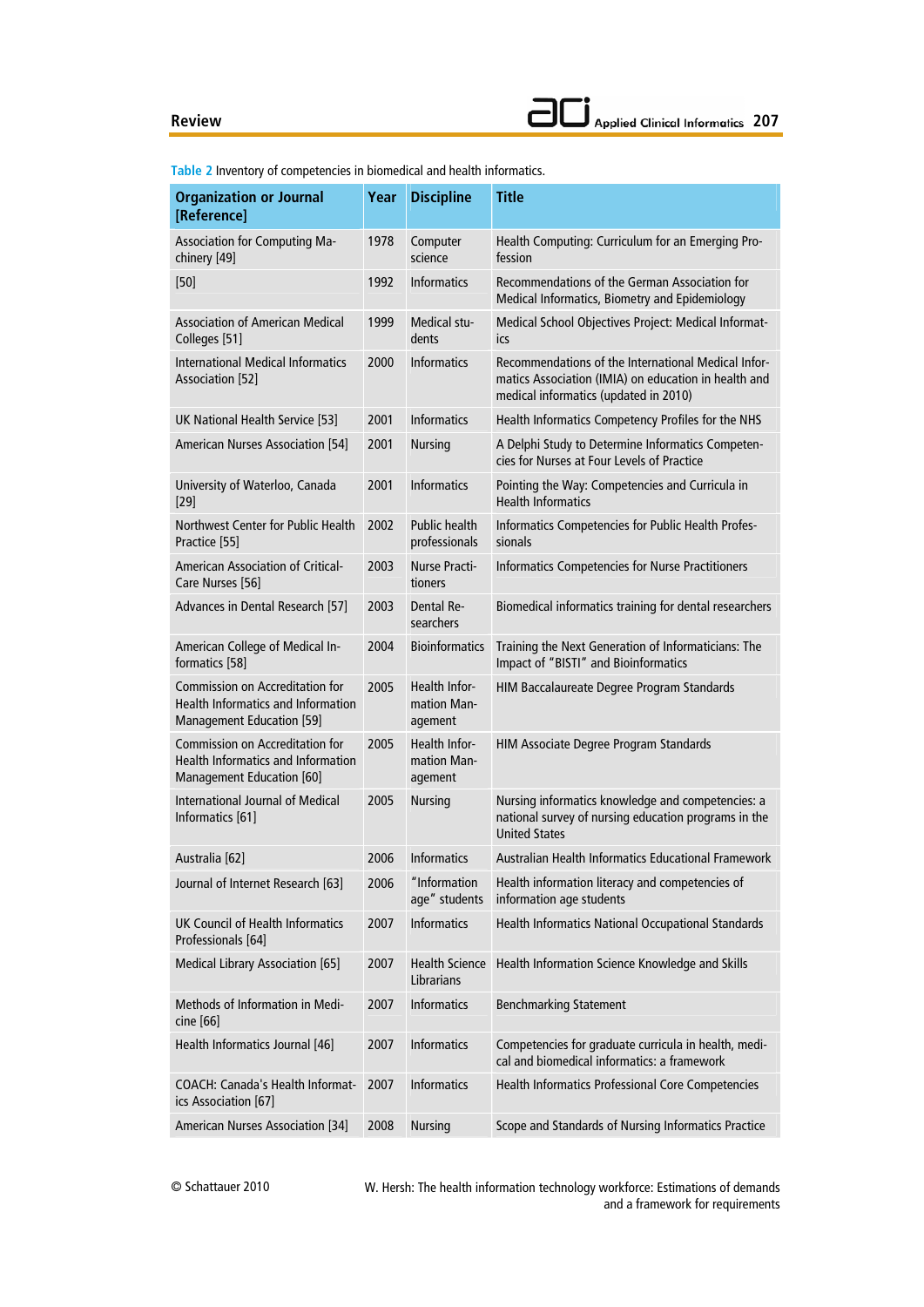| <b>Organization or Journal</b><br>[Reference]             | Year | <b>Discipline</b>                              | <b>Title</b>                                                                                                                          |
|-----------------------------------------------------------|------|------------------------------------------------|---------------------------------------------------------------------------------------------------------------------------------------|
| Nursing Clinics of North America<br>[68]                  | 2008 | <b>Nursing</b>                                 | Technology and informatics competencies                                                                                               |
| AMIA-OHSU 10x10 Course [69]                               | 2009 | <b>Informatics</b>                             | AMIA-OHSU 10x10 Program - Detailed Curriculum,<br>Learning Objectives                                                                 |
| <b>AMIA Core Content for Clinical</b><br>Informatics [35] | 2009 | <b>Informatics</b>                             | Core content for certification of physicians (with<br>others to follow later)                                                         |
| <b>TIGER Nursing Informatics [70]</b>                     | 2009 | Nursing In-<br>formatics                       | TIGER Informatics Competencies Collaborative (TICC)<br><b>Final Report</b>                                                            |
| Office of the National Coordinator                        | 2009 | <b>Flectronic</b><br>health record<br>adoption | HIT Workforce Competencies by Role                                                                                                    |
| for Health IT [71]                                        |      |                                                |                                                                                                                                       |
| Centers for Disease Control and                           | 2009 | <b>Informatics</b>                             | <b>Public Health Informatics Competencies</b>                                                                                         |
| Prevention, [72]                                          |      |                                                |                                                                                                                                       |
| International Medical Informatics<br>Association [73]     | 2010 | Informatics                                    | Recommendations of the International Medical Infor-<br>matics Association (IMIA) on education in biomedical<br>and health informatics |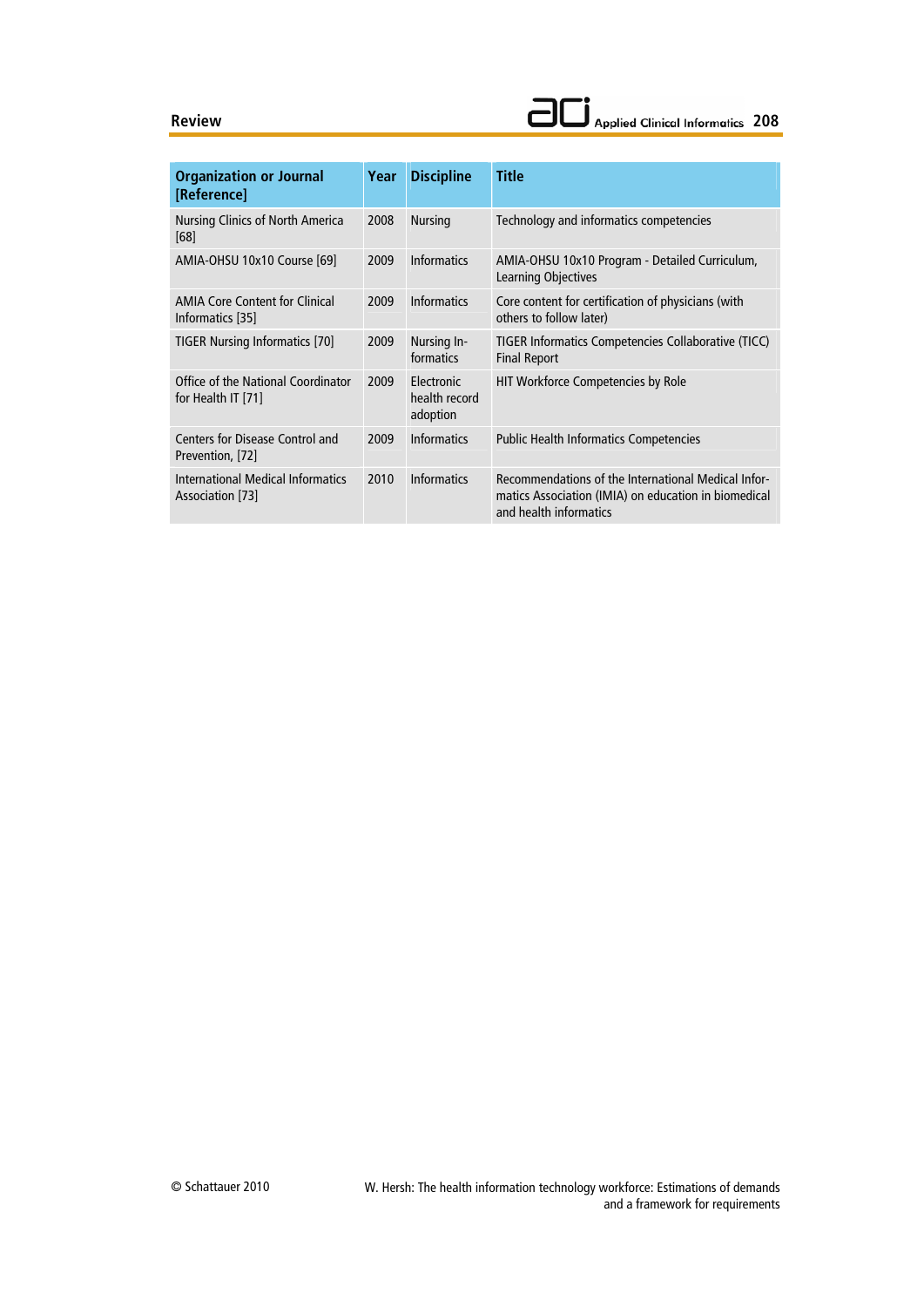# **References**

- 1. Eardley T. NHS Informatics Workforce Survey. 2006, ASSIST: London, England. http://www.bcs.org/upload/pdf/finalreport\_20061120102537.pdf.
- 2. Legg M and Lovelock B. A Review of the Australian Health Informatics Workforce. 2009, Health Informatics Society of Australia: Melbourne, Australia.
- http://www.hisa.org.au/files/File/Australian\_Health\_Informatics\_Workforce\_Review\_v1\_1.pdf. 3. O'Grady J. Health Informatics and Health Information Management: Human Resources Report. 2009, Prism Economics and Analysis: Toronto, Ontario.
- http://www.ictc-ctic.ca/uploadedFiles/Labour\_Market\_Intelligence/E-Health/HIHIM\_report\_E\_web.pdf. 4. Monegain B. Health IT effort to create thousands of new jobs, says Blumenthal, Healthcare IT News. October 6, 2009.
	- http://www.healthcareitnews.com/news/health-it-effort-create-thousands-new-jobs-says-blumenthal.
- 5. Hersh W, Margolis A, Quirós F, and Otero P. Building a health informatics workforce in developing countries. Health Affairs 2010; 29: 274-277.
- 6. Hersh W. Health and Biomedical Informatics: Opportunities and Challenges for a Twenty-First Century Profession and its Education, in: IMIA Yearbook of Medical Informatics 2008, Geissbuhler A and Kulikowski C, Editors. 2008; 138-145. Schattauer: Stuttgart, Germany.
- 7. Han YY, Carcillo JA, Venkataraman ST, Clark RS, Watson RS, Nguyen TC et al. Unexpected increased mortality after implementation of a commercially sold computerized physician order entry system. Pediatrics 2005; 116: 1506-1512.
- 8. Phibbs CS, Milstein A, Delbanco SD, and Bates D. No proven link between CPOE and mortality. Pediatrics 2005.

http://pediatrics.aappublications.org/cgi/eletters/116/6/1506.

- 9. Sittig DF, Ash JS, Zhang J, Osheroff JA, and Shabot MM. Lessons from "unexpected increased mortality after implementation of a commercially sold computerized physician order entry system". Pediatrics 2006; 118: 797-801.
- 10. DelBeccaro MA, Jeffries HE, Eisenberg MA, and Harry ED, Computerized provider order entry implementation: no association with increased mortality rates in an intensive care unit. Pediatrics 2006; 118: 290-295.
- 11. Longhurst C, Sharek P, Hahn J, Sullivan J, and Classen D, Perceived increase in mortality after process and policy changes implemented with computerized physician order entry. Pediatrics 2006; 117: 1450- 1451.
- 12. Jacobs BR, Brilli RJ, and Hart KW. Perceived increase in mortality after process and policy changes implemented with computerized physician order entry. Pediatrics 2006; 117: 1451-1452.
- 13. Rosenbloom ST, Harrell FE, Lehmann CU, Schneider JH, Spooner SA, and Johnson KB, Perceived increase in mortality after process and policy changes implemented with computerized physician order entry. Pediatrics 2006; 117: 1452-1455.
- 14. Ash JS, Stavri PZ, Dykstra R, and Fournier L. Implementing computerized physician order entry: the importance of special people. International Journal of Medical Informatics 2003; 69: 235-250.
- 15. Chaudhry B, Wang J, Wu S, Maglione M, Mojica W, Roth E et al. Systematic review: impact of health information technology on quality, efficiency, and costs of medical care. Annals of Internal Medicine 2006; 144: 742-752.
- 16. Goldzweig CL, Towfigh A, Maglione M, and Shekelle PG. Costs and benefits of health information technology: new trends from the literature. Health Affairs 2009; 28: w282-w293.
- 17. Monegain B. Healthcare IT: is it a breed apart? Healthcare IT News. September, 2004; 4. http://www.healthcareitnews.com/story.cms?id=1522.
- 18. Sable JH, Hales JW, and Bopp KD. Medical informatics in healthcare organizations: a survey of healthcare information managers. Proceedings of the AMIA 2000 Annual Symposium 2000; 745-748. Los Angeles, CA: Hanley & Belfus.
- 19. Detmer DE, Lumpkin JR, and Williamson JJ. Defining the medical subspecialty of clinical informatics. Journal of the American Medical Informatics Association 2009; 16: 167-168.
- 20. Anonymous. Standard Occupational Classification (SOC) User Guide. 2004, US Department of Labor Bureau of Labor Statistics: Washington, DC. http://www.bls.gov/soc/socguide.htm.
- 21. DalPoz MR, Kinfu Y, Dräger S, and Kunjumen T. Counting health workers: definitions, data, methods and global results, in Background Paper for the World Health Report 2006. 2006, World Health Organization: Geneva, Switzerland.
	- http://www.who.int/hrh/documents/counting\_health\_workers.pdf.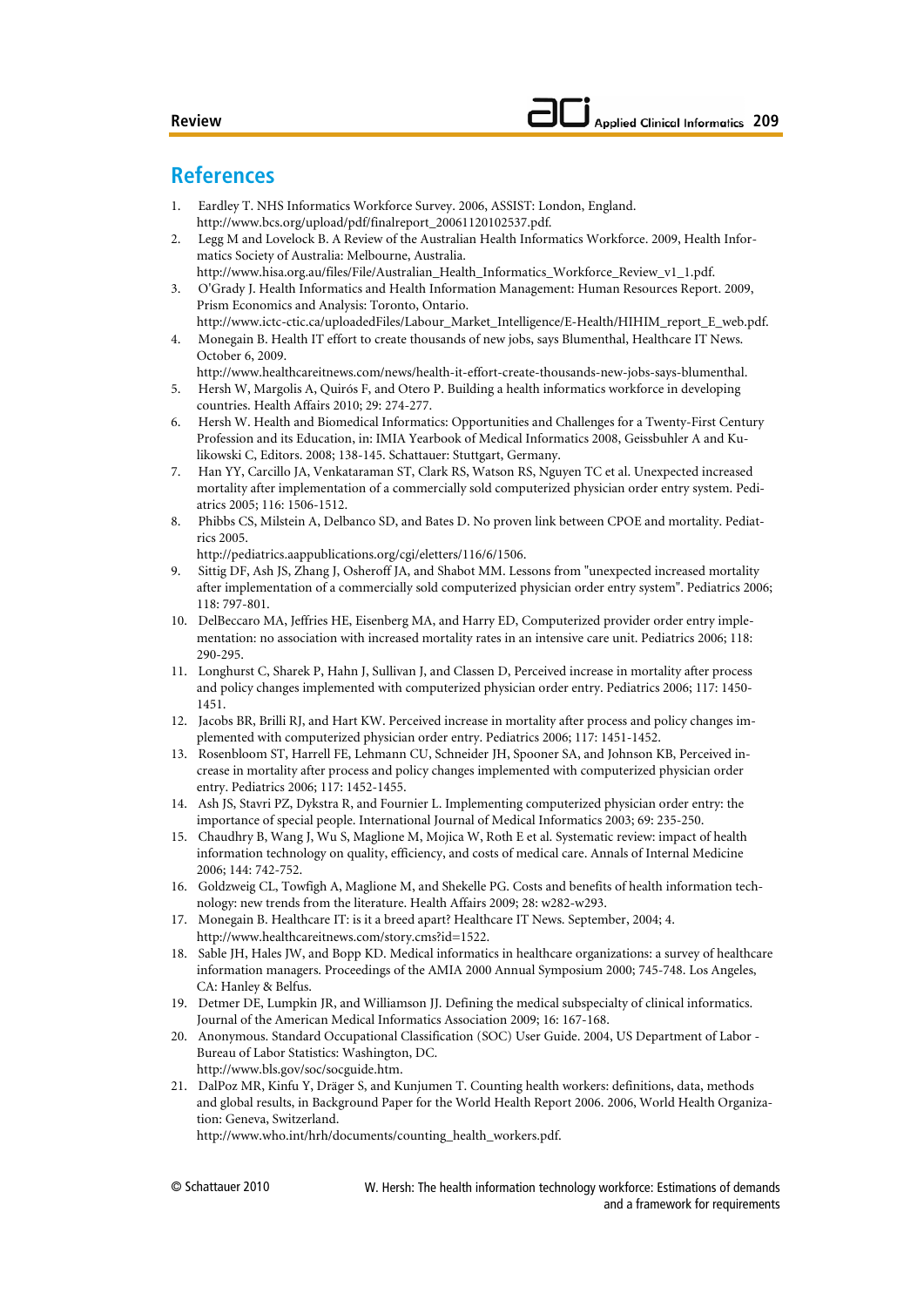- 22. Wing P, Langelier M, Continelli T, and Armstrong D. Data for Decisions: the HIM Workforce and Workplace - 2002 Member Survey. 2003, American Health Information Management Association: Chicago, IL.
- http://library.ahima.org/xpedio/groups/public/documents/ahima/bok1\_018947.pdf.
- 23. Leviss J, Kremsdorf R, and Mohaideen MF, The CMIO a new leader for health systems. journal of the American Medical Informatics Association 2006; 13: 573-578.
- 24. Anonymous. Nationwide Health Information Network (NHIN) Workforce Study. 2007, Altarum Institute: Ann Arbor, MI.
- http://aspe.hhs.gov/sp/reports/2007/NHIN/NHINReport.pdf.
- 25. Shaffer V. U.S. Integrated Delivery System IT Budget and Staffing Survey, 2008. 2008, Gartner: Stamford, CT.
- 26. Hersh WR and Wright A. What workforce is needed to implement the health information technology agenda? An analysis from the HIMSS Analytics™ Database. AMIA Annual Symposium Proceedings. 2008; 303-307. Washington, DC: American Medical Informatics Association.
- 27. Shaffer V and Lovelock JD. Results of the Gartner-AMDIS Survey of Chief Medical Informatics Officers. 2009, Gartner: Stamford, CT.
- 28. Anonymous. Medical Records and Health Information Technicians, in Occupational Outlook Handbook, 2010-11 Edition. 2009, Bureau of Labor Statistics: Washington, DC. http://www.bls.gov/oco/ocoS103.htm.
- 29. Covvey HD, Zitner D, and Bernstein R. Pointing the Way: Competencies and Curricula in Health Informatics. 2001, University of Waterloo: Waterloo, Ontario, Canada. http://www.cs.uwaterloo.ca/health\_info/health\_docs/CurriculaMASTERDocumentVersion1Final.zip.
- 30. Hersh W. A stimulus to define informatics and health information technology. BMC Medical Informatics & Decision Making 2009; 9: 24. http://www.biomedcentral.com/1472-6947/9/24/.
- 31. Hersh WR. Who are the informaticians? What we know and should know. Journal of the American Medi-
- cal Informatics Association 2006; 13: 166-170. 32. Joyub R. The Professionalisation of Health Informatics in the United Kingdom, UK Health Informatics Today. Spring, 2004; 42: 1-2, 4.

http://www.bmis.org/ebmit/2004\_42\_spring.pdf.

- 33. Anonymous. Making information count: a human resources strategy for health professionals. 2002, UK Department of Health: London, England.
	- http://www.dh.gov.uk/assetRoot/04/07/30/84/04073084.pdf.
- 34. Anonymous. Scope and Standards of Nursing Informatics Practice. 2008, Washington, DC: American Nurses Association.
- 35. Gardner RM, Overhage JM, Steen E, Munger BS, Holmes JH, Williamson JJ et al. Core content for the subspecialty of clinical informatics. Journal of the American Medical Informatics Association 2009; 16: 153-157.
- 36. Safran C, Shabot MM, Munger BS, Holmes JH, Steen EB, Lumpkin JR et al. ACGME program requirements for fellowship education in the subspecialty of clinical informatics. Journal of the American Medical Informatics Association 2009; 16: 158-166.
- 37. Detmer DE, Munger BS, and Lehmann CU. Medical informatics board certification: history, current status, and predicted impact on the medical informatics workforce. Applied Clinical Informatics 2010; 1: 11-18. doi: 10.4338/ACI-2009-11-R-0016.
- 38. Safran C and Detmer DE. Computerized physician order entry systems and medication errors. Journal of the American Medical Association 2005; 294: 179.
- 39. Friedman CP. Building the Health Informatics Workforce. 2008, University of California Davis Invited Presentation: Sacramento, CA.
- 40. Anonymous. The EHR Adoption Model. 2007, Healthcare Information Management and Systems Society: Chicago, IL

http://www.himssanalytics.org/docs/EMRAM\_att\_corrected.pdf.

- 41. Davis MW. The State of U.S. Hospitals Relative to Achieving Meaningful Use Measurements. 2009, HIMSS Analytics: Chicago, IL
	- http://www.himssanalytics.org/docs/HA\_ARRA\_100509.pdf.
- 42. Conn J. In IT, it pays to think big survey puts metrics to medical informatics, Modern Physician. 7: 18- 19.
- 43. Stevens M. CMIO 2010 Compensation Survey: The Results Are In!, CMIO Magazine. February, 2010. 4-7. http://www.cmio.net/index.php?option=com\_articles&view=article&id=20446.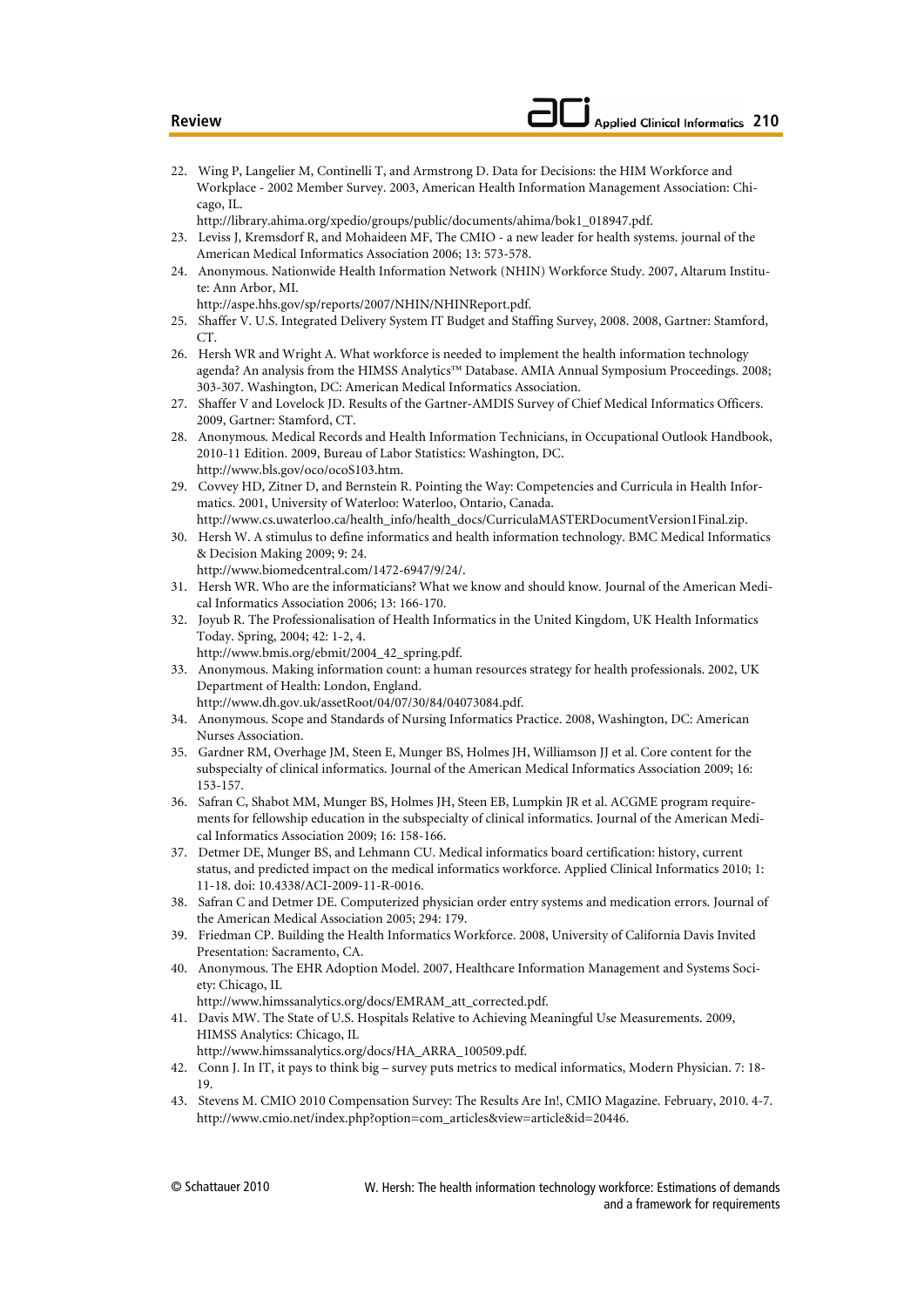- 44. Anonymous. Building the Work Force for Health Information Transformation. 2006, American Health Information Management Association and American Medical Informatics Association: Chicago, IL and Bethesda, MD.
	- http://www.ahima.org/emerging\_issues/Workforce\_web.pdf.
- 45. Anonymous. Crossing the Quality Chasm: A New Health System for the 21st Century. 2001, Washington, DC: National Academies Press.
- 46. Huang QR. Competencies for graduate curricula in health, medical and biomedical informatics: a framework. Health Informatics Journal 2007; 13: 89-103.
- 47. Greiner AC and Knebel E, eds. Health Professions Education: A Bridge to Quality. 2003, National Academies Press: Washington, DC.
- 48. Nemko M. Ahead-of-the-Curve Careers, US News & World Report. December 19, 2007. http://www.usnews.com/articles/business/best-careers/2007/12/19/ahead-of-the-curve-careers.html.
- 49. Duncan KA, Austing RH, Katz S, Pengov RE, Pogue RE, and Wasserman AI. Health Computing: Curriculum for an emerging profession – report of the ACM curriculum committee on health computing education. Proceedings of the 1978 ACM Annual Conference/Annual Meeting. 1978; 277-285. Washington, DC: ACM Press.

http://portal.acm.org/ft\_gateway.cfm?id=804112&type=pdf&coll=GUIDE&dl=GUIDE&CFID=47975758 &CFTOKEN=19987037.

- 50. Haux R, Dudeck J, Gaus W, Leven FJ, Kunath H, Michaelis J et al. Recommendations of the German Association for Medical Informatics, Biometry and Epidemiology for education and training in medical informatics. Methods of Information in Medicine 1992; 31: 60-70.
- 51. Anonymous. Medical School Objectives Project: Medical Informatics Objectives. 1999, Association of American Medical Colleges: Washington, DC.
- http://www.aamc.org/meded/msop/start.htm. 52. Anonymous. Recommendations of the International Medical Informatics Association (IMIA) on educa-
- tion in health and medical informatics. Methods of Information in Medicine 2000; 39: 267-277. http://www.imia.org/pubdocs/rec\_english.pdf.
- 53. Anonymous. Health Informatics Competency Profiles for the NHS. 2001, National Health Service Information Authority: London, England.

http://www.nhsia.nhs.uk/nhid/pages/resource\_informatics/hi\_competencyprofiles.pdf.

- 54. Staggers N, Gassert CA, and Curran C. A Delphi study to determine informatics competencies at four levels of practice. Nursing Research 2002; 51: 383-390.
- 55. O'Carroll PW. Informatics Competencies for Public Health Professionals. 2002, Northwest Center for Public Health Practice: Seattle, WA.
	- http://www.cphi.washington.edu/resources/competencies-professionals.pdf.
- 56. Curran CR. Informatics competencies for nurse practitioners. AACN Clinical Issues 2003; 14: 320-330.
- 57. Johnson LA. Biomedical informatics training for dental researchers. Advances in Dental Research 2003;  $17.29 - 33$
- 58. Friedman CP, Altman RB, Kohane IS, McCormick KA, Miller PL, Ozbolt JG et al. Training the next generation of informaticians: the impact of 'BISTI' and bioinformatics; a report from the American College of Medical Informatics. Journal of the American Medical Informatics Association 2004; 11: 167-172.
- 59. Anonymous. Standards for Health Information Management Education Baccalaureate Degree Program Standards. 2005, Commission on Accreditation for Health Informatics and Information Management Education (CAHIIM): Chicago, IL.
- http://library.ahima.org/xpedio/groups/public/documents/accreditation/bok1\_026307.pdf. 60. Anonymous. Standards for Health Information Management Education -– Associate Degree Program
- Standards. 2005, Commission on Accreditation for Health Informatics and Information Management Education (CAHIIM): Chicago, IL.

http://library.ahima.org/xpedio/groups/public/documents/accreditation/bok1\_026306.pdf.

- 61. McNeil BJ, Elfrink VL, Pierce ST, Beyea SC, Bickford CJ, and Averill C. Nursing informatics knowledge and competencies: a national survey of nursing education programs in the United States. International Journal of Medical Informatics 2005; 74: 1021-1030.
- 62. Garde S and Hovenga E. Australian Health Informatics Educational Framework. 2006, Australian College of Health Informatics: Brunswick East, Australia. http://www.achi.org.au/documents/publications/Health\_Informatics\_Educational\_Framework\_20060326 .pdf.
- 63. Ivanitskaya L, O'Boyle I, and Casey AM. Health information literacy and competencies of information age students: results from the interactive online Research Readiness Self-Assessment (RRSA). Journal of Medical Internet Research 2006; 8(2): e6.
- 64. http://www.jmir.org/2006/2/e6/.